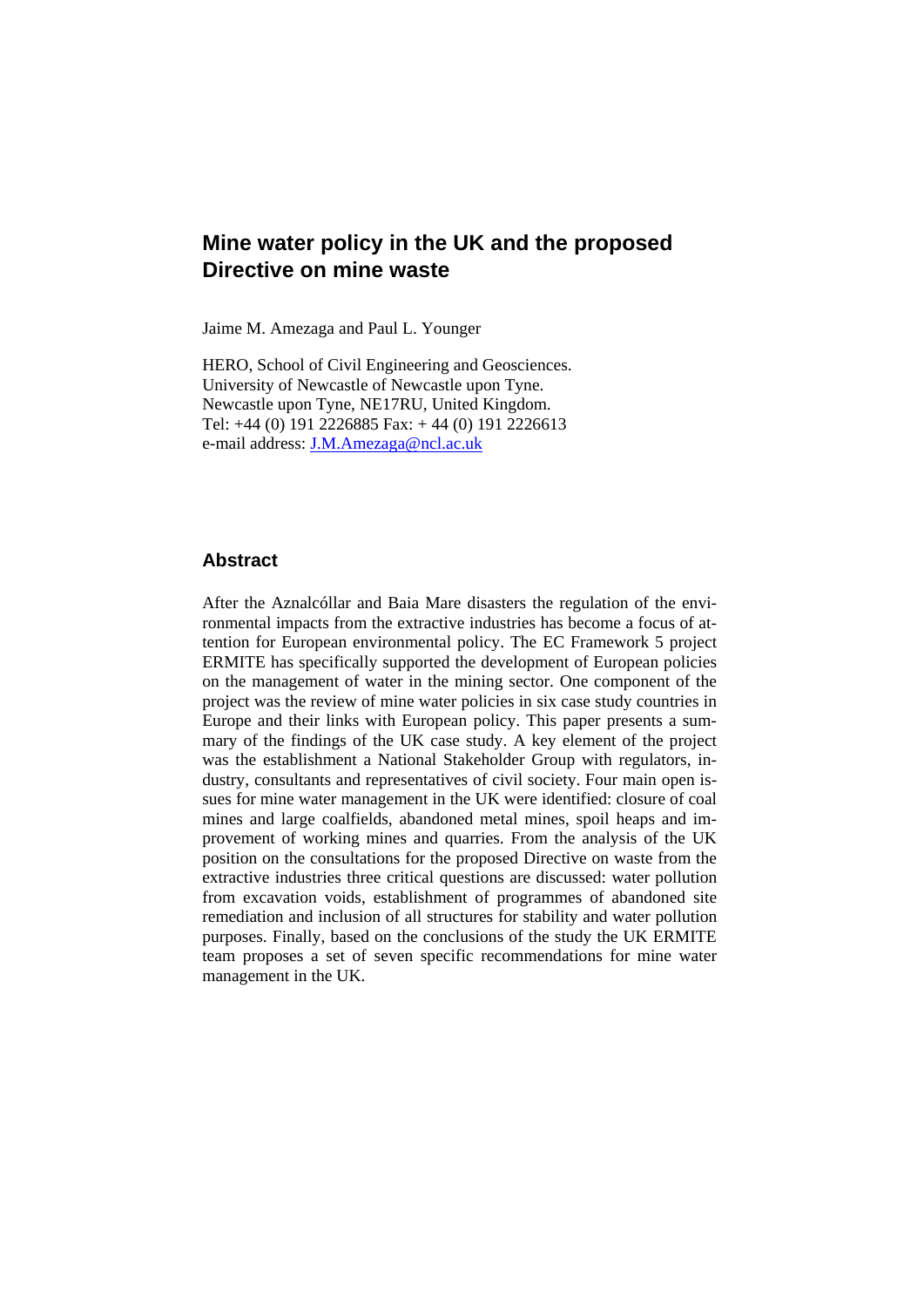### **1 Introduction**

After the Aznalcóllar and Baia Mare disasters the regulation of the environmental impacts from the extractive industries has become a focus of attention for European environmental policy. Following the recommendations of the Baia Mare task force (CEC 2000), the European Commission initiated a legislative process to cover the glaring omissions in the European environmental policy framework that allowed such events to occur (Kroll et al., 2001). The crafting of a new proposed Directive on the management of waste from the extractive industries (CEC 2003) has been the most important element of this process.

The EC Framework 5 project "Environmental Regulation of Mine Waters in the European Union" (ERMITE) ran from February 2001 to January 2004. The goal of this project was to provide integrated policy guidelines for developing European legislation and practice in relation to water management in the mining sector. ERMITE succeeded in establishing a dialogue with officers of the European Commission around this topic and contribute to shaping the proposed Directive. Members of the ERMITE consortium were also involved in subsequent discussions in the European Parliament.

One of the research activities of ERMTE was a review of mine water policies in six case study countries in Europe. This paper presents the main findings for the UK. The core element of this component of the project was the establishment of a UK National Stakeholder Group (UK NSG), whose members were selected to include as many as possible of the UK administrative bodies involved in mine water management, industry, consultants and representatives of civil society. A very important factor for the objectives of the project was the presence of the key regulators (the Environment Agency (EA), the Scottish Environment Protection Agency (SEPA) and the Coal Authority (CA), and the involvement of the Office of the Deputy Prime Minister (ODPM), which represents the UK government in the discussions concerning the proposed Directive on mine waste management. The UK NSG met three times during the project. Informal regular contacts were maintained actively between meetings, in relation to particular aspects of the work. The transcripts can be found in ERMITE document D7 (Amezaga and Younger 2004). The topics discussed in the NSG meetings were further explored in one to one semi-structured interviews with the members of the UK NSG.

In this paper we will present briefly the main issues identified in the case study. We will also provide some comments on the UK position regarding the proposed Directive on mining waste. At the end, we review the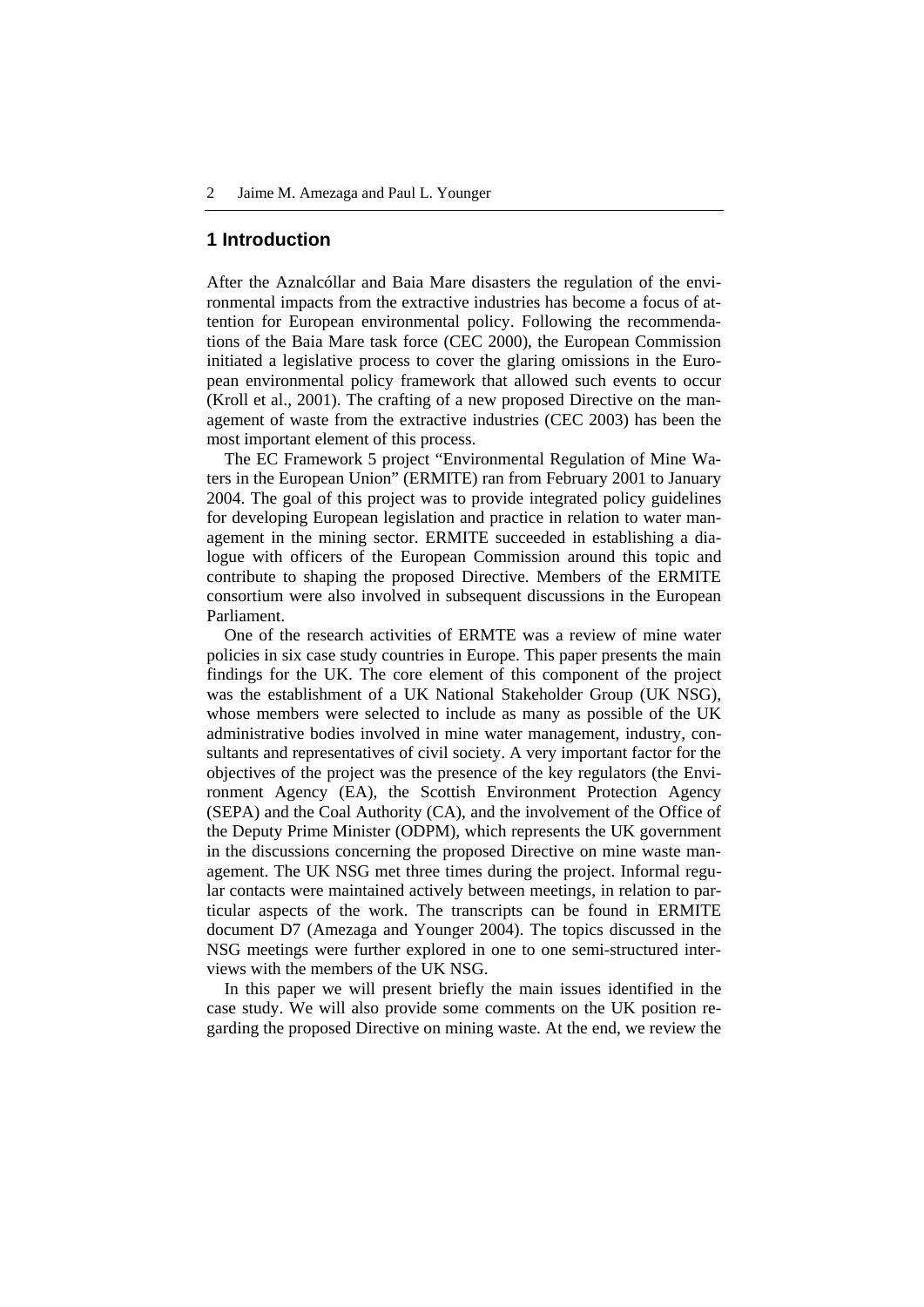main conclusions and provide a table of recommendation for mine water management in the UK.

## **2 Open Issues for mine water management in the UK**

#### *Closure of Coal Mines and Large Coalfields*

The country was not prepared for the scale of coal mine closure programme in the 1980s and 1990s. Much has been learned since then with the emergence of the national remediation programme based on a Memorandum of Understanding between the CA, the EA and SEPA and sponsored by the Department of Trade and Industry; but it is far from being a resolved question. When the CA inherited the mines, closure procedures had not taken into account the long term environmental management of the sites. There were a lot of uncertainties about water levels and the future evolution of the systems, yet very few monitoring data were available. After 1998, a base line review of every coal field in the UK provided the basis for the current risk based approach. The monitoring programmes are still in their infancy and changing, as information becomes available. The ability to prioritise mine water rebound to develop a prevention programme is still not in place. Specific solutions will require considerable expertise in order to get a ranking system that is robust enough to target actions but does not require a disproportionate cost to maintain (Tate 2002). A key development was the appearance of the Mines (Notice of Abandonment) Regulations 1998 which forced that after 31.12.99 all operators should take appropriate action to avoid pollution when abandoning a mine, accepting the costs and liabilities. It is still too early to judge the efficacy of the 1998 mine abandonment regulations. However, some indications of problems are beginning to appear. The long term liability of mine owners comes into question when the company disappears. A recent case in point is the closure of the Longannet Mine (near Alloa, Scotland) in March 2002, which was precipitated by an unanticipated inrush of water to this, the last underground coal mine in Scotland, from nearby old workings which had previously been considered to be safely isolated from the modern workings by subsurface dams. The mine had to close suddenly, forcing the company (Scottish Coal Deep Mines Ltd) into liquidation. Receivers for the liquidated company were then reported by SEPA to be refusing to transmit to them the information stipulated in, making planning for post-closure monitoring / preventative action virtually impossible.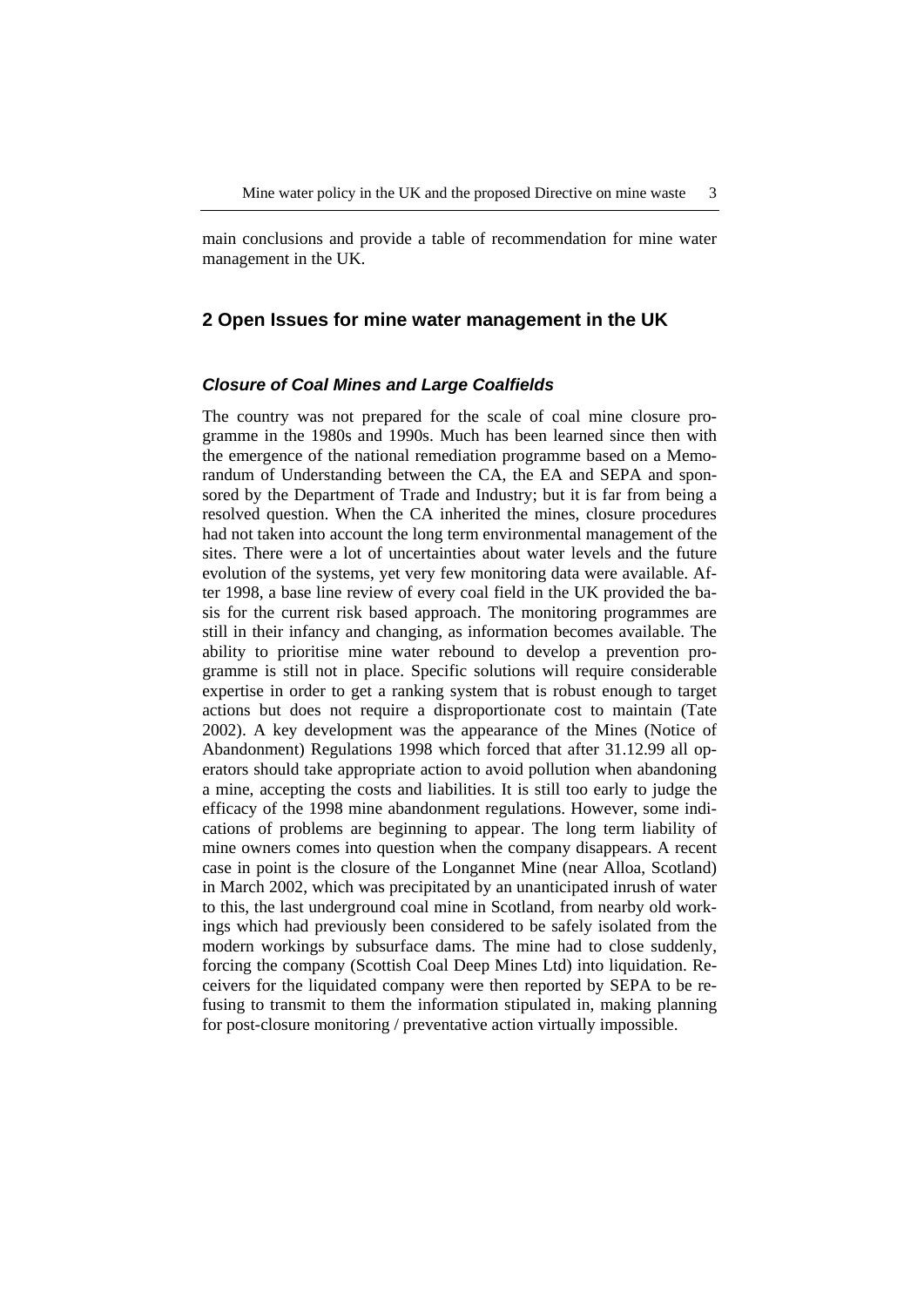#### *Abandoned Metal Mines*

Metal mines have always been in private hands and until 1999 were also free to pollute upon abandonment. In fact most of the metal mines in the country closed before that date, leaving a legacy of mine water pollution without a liable owner. The lack of any organisation really responsible for such sites, and above all, the absence of any specific budget to deal with them, is not a sustainable solution. There is no a priori case for the absence of an active policy for remediating the pollution from abandoned metal mines along the lines of the successful national coal mine water remediation strategy. It can only be surmised that the lack of such a policy for metal mines reflects: the remoteness of most of the polluted sites and affected communities from the locations of decision-makers, and that the fact that metal mines were never nationalised (and thus never the object of a politically-controversial privatisation), which might increase the public feeling of collective responsibility for them.

#### *Spoil heaps*

British Coal owned huge amounts of land to enable its extensive mining and coal processing operations. Upon privatisation the CA retained land with value with respect to coal and other considerations, while the remaining pieces of land were transferred to commercial parties, local authorities and development agencies. There are also spoil heaps from mines that were never privatised. Run-off from this material is often highly acidic, with a high concentration of metals. In England alone spoil disposed above ground has affected almost 22000 hectares of land (DOE 1996). The best way to deal with these sites and their accompanying water pollution problems is through re-mining or redevelopment. Operators complain that at present it is often extremely unattractive to mining companies to re-mine old spoil heaps and brown field areas. In England, English Partnerships (EP) do have a ring-fenced budget from the ODPM for coalfield regeneration. The EP coalfield programme currently involves sites that were transferred directly from British Coal at the time of privatisation and sites added as a result of the 1998 Coalfield Task Force report and reflect the burden that EP was able to absorb at that time. An important question is the role of the recently created Regional Development Agencies. Most of the RDAs in coal areas do not have a particular coalfield focus. They would rather target easy sites than deal with the mining legacy. A more consistent approach is needed from the RDAs, giving adequate priority to the regeneration of mining areas and ensuring that EP can deliver the full potential of the coalfield regeneration programmes.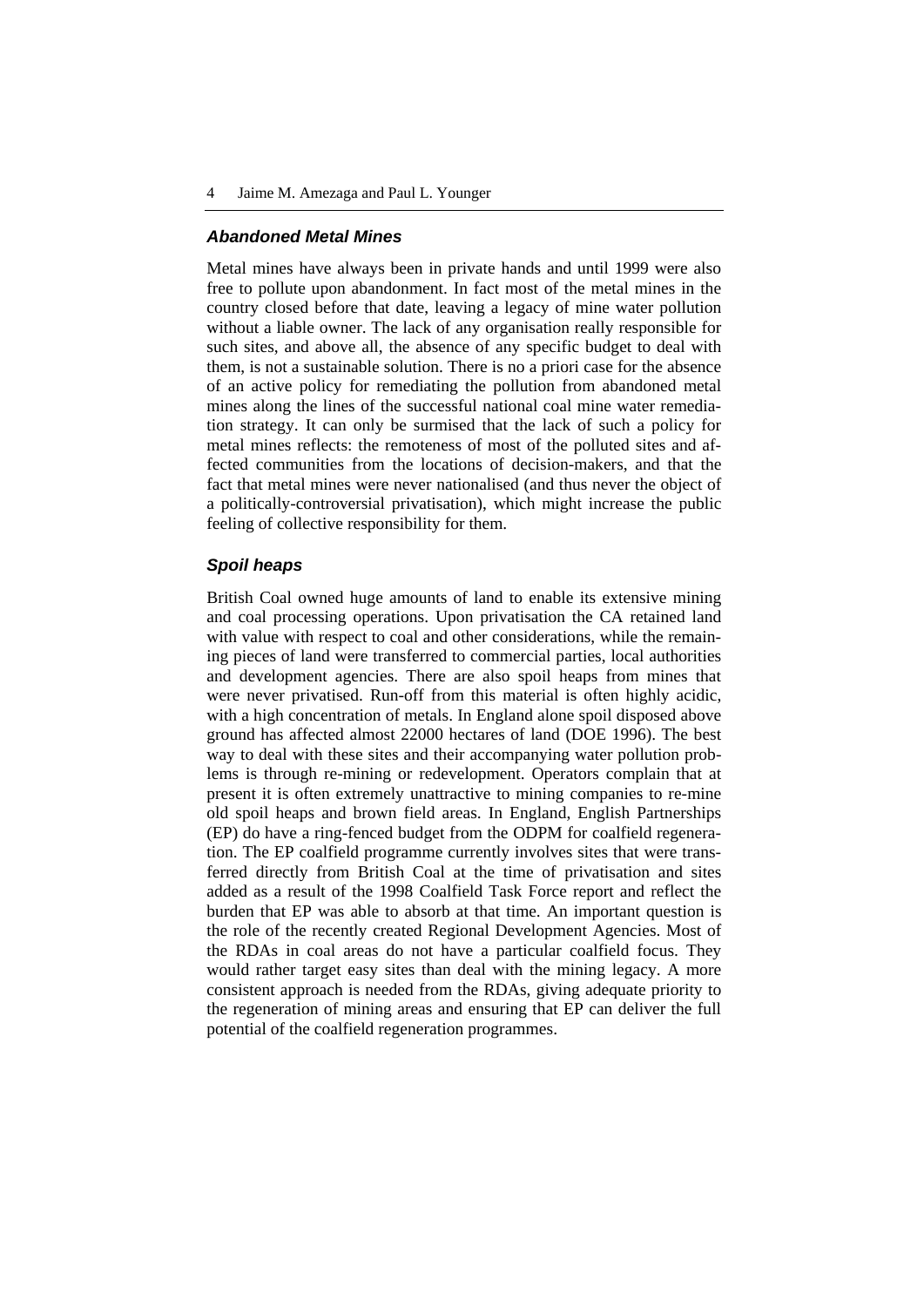### *Working mines and quarries*

The mine abandonment regulations have forced the operators to be very careful with some of their decisions. In particular, open mines have to avoid connecting with older workings. The case of Ellington Colliery (Northumberland) shows well the possible consequences. Ellington is the last remaining mine in a large coalfield and it is also the low point from the point of view of drainage. Some 50% of the water pumped at the mine comes from other mines. The problem is that Ellington is now in hands of UK Coal and the rest of the coalfield is the responsibility of the CA. Mining companies, in general, operate with very high standards but they can still improve considerably the degree of care on mine water issues in the early stages of exploration and operation. Ground water management is still an unresolved problem. This will become ever more important with the forthcoming new Groundwater Directive. Scotland has made some progress with the publication of a code of practice for mineral extraction in relation to the Groundwater Regulations 1998 (Scottish Executive 2003). Finally, the management of fine-grained silts is one of the issues where most of the industry has still to improve its performance.

# **3 UK position on the proposed Directive on mine waste**

One of the questions researched with the UK NSG was the influence in the UK of new developments in European policy. The two main focus of attention for the purpose of the project were the implementation of the Water Framework Directive and the proposed Directive on the management of waste from the extractive industries. ERMITE's direct involvement in the discussions around the proposed Directive provided an excellent opportunity to analyze the UK's position in the process. The views of ERMITE UK were expressed in a response to ODPM's consultation on the proposed Directive. The full text of the response can be found in ERMITE Report D7 (Amezaga and Younger, 2004).

The UK representatives have played a constructive role during the consultations organized by the European Commission for the proposed Directive. They have had an important influence on the evolution of the text from the first working document, which drew heavily (but inappropriately) on the wording of the Landfill Directive, towards the current proposal which is far more in accordance with industrial and regulatory practices in the extractive sector. This constructive engagement has helped to make many of the requirements of the proposal reflect existing good practice in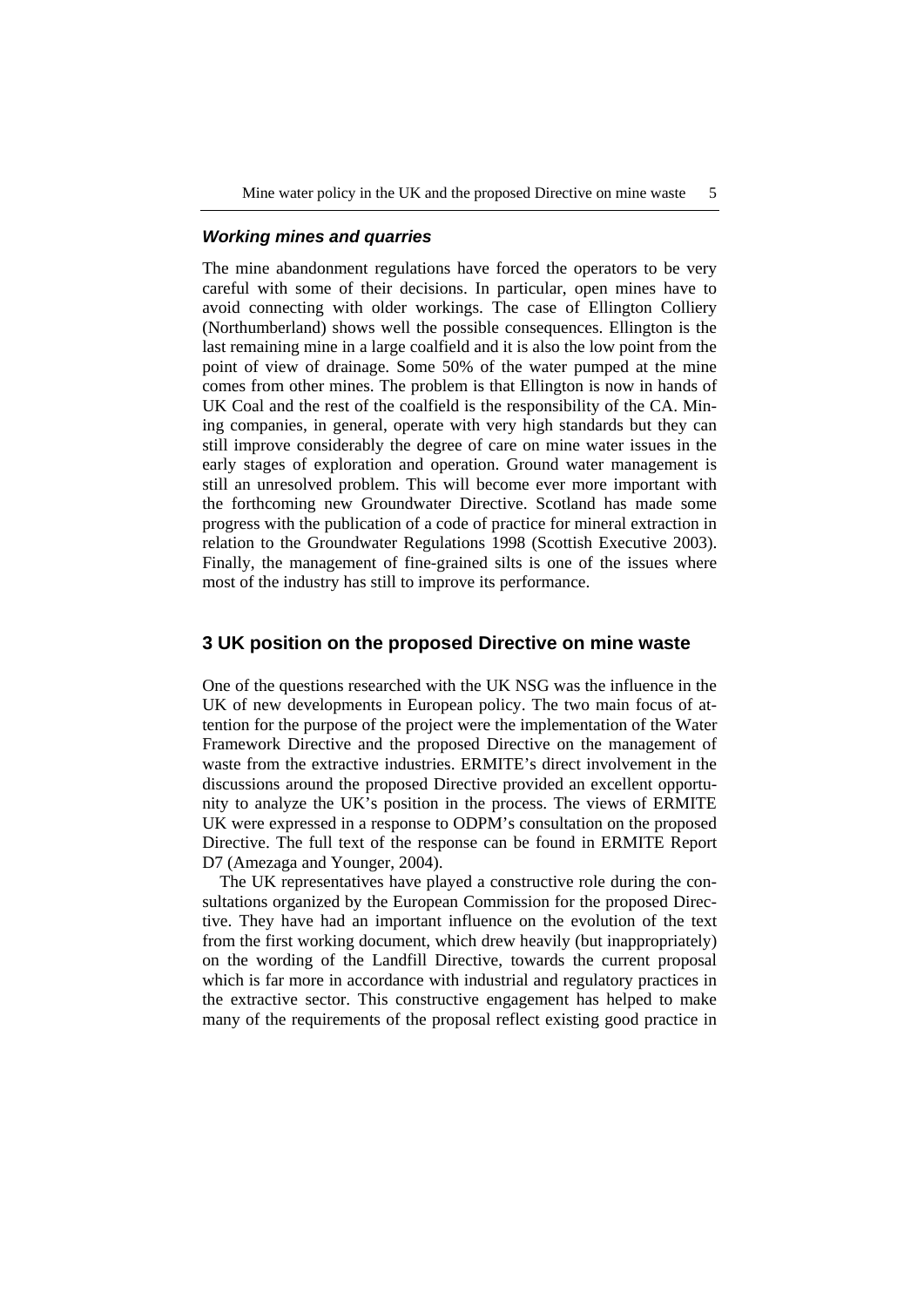the UK. However, there are several issues were the UK position should be revised.

*First*, the UK views the proposed Directive as strictly a waste management issue. Based on this position, while acknowledging the importance of the prevention of water pollution left to flood after closure, they have not supported its inclusion in this Directive. The official understanding being that this is already covered by the provisions of the Water Framework Directive (2000/60/EC). In reality the Water Framework Directive alone is very poor instrument for the prevention of pollution from mining activities, and the proposed Directive on mineral waste management is likely to represent the only opportunity to close this loophole in EU legislation. Moreover, this is exactly the role of The Mines (Notice of Abandonment) Regulations 1998, which all UK companies have to fulfil. Accordingly, the UK should support the inclusion of specific provisions to prevent water pollution from excavation voids.

*Second*, the current proposed Directive is the best opportunity for establishing a rational and not onerous programme of remedial measures for abandoned mine sites at the European level, following the model of the national rolling programme managed by the Coal Authority. As presented above, even the UK lacks such a programme for abandoned metal mines. The version of the proposed Directive that was finally produced by the European Commission had watered down unacceptably the provisions at this respect of the previous working document. Now, the European Parliament has introduced amendments to this particular Article (19) with more robust proposals (P5\_TA-PROV (2004)0240). The UK should support this version of the Article 19.

*Third*, the UK has sought to limit the scope of the Directive in relation to the temporary storage of waste that will be used to re-contour, landscape and rehabilitate the excavation voids. However, now the Mine and Quarries Regulations include all kind of structures regardless of size or their permanent or temporarily character (Walton and Cobb 2002). It is our view that, at least, the provisions of the Directive related to the control of stability and the control of water and soil pollution should apply to all structures regardless of their temporary character or their labeling as waste or residues.

# **4 Conclusions.**

In recent times the UK has developed a relatively successful model for the management of mine waters described in the ERMITE Report D3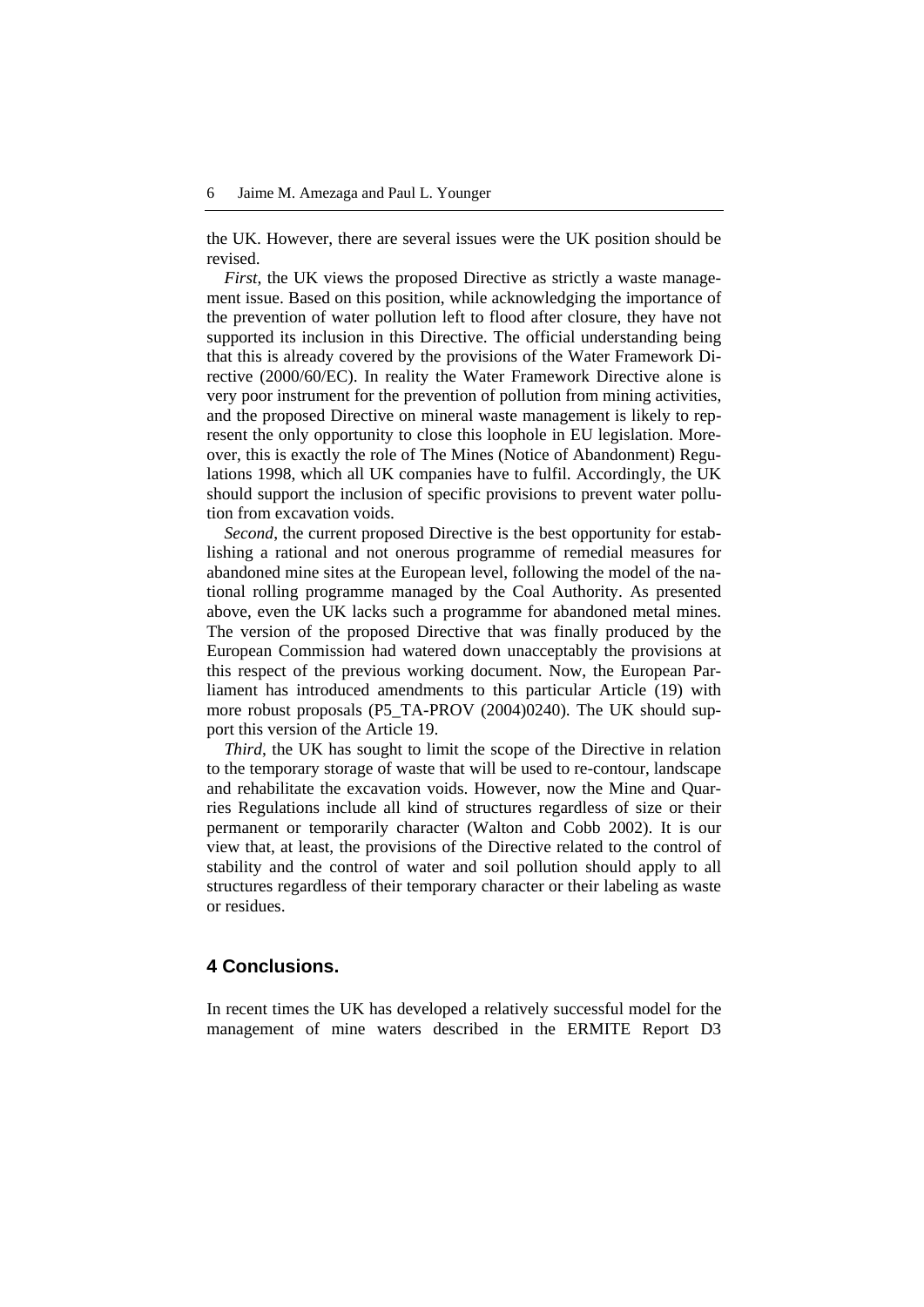(Amezaga and Younger 2002). However, the drivers for this success have usually been external to national water policy. The reality is that mine waters have never been a priority for water quality policy makers. Active lobbying by the Coalfield Communities Campaign and pressure from Brussels have been key elements for policy development. It is quite significant that ERMITE UK has not been able to engage the water quality policy community in the activities of the project, in spite of active collaboration with all other relevant stakeholders. National water policy should embrace mine water issues as it is the major risk of pollution in many northern and western catchments. And this should be reflected in the implementation of the Water Framework Directive.

The UK government has had a positive stance in the consultations organised by the European Commission on the proposed Directive on the management of waste from the extractive industries. The UK government should support the approval of the Directive and seek the inclusion of excavation voids and abandoned mines. So far the government (as well as the European Commission) has failed to grasp the policy implications of the Directive within the current framework of European water policy.

The key issues in mine water management in Great Britain presently centre on dealing with the legacy of abandoned mines. Mines abandoned before 31.12.99 were exempted from the obligation to treat mine water. Now the Coal Authority is in charge of a very successful national programme of remediation addressing the legacy from British Coal. However, the management of the closure and post-closure phases of large coalfields is far from being a resolved issue. The monitoring programme has to be further developed and the prevention programme has to be more proactive that it has been so far. In the North East, there is an urgent need to find a sustainable solution to a very real and urgent threat to public water supplies and the wider environment.

The willingness of the government to establish such a remediation programme in relation to abandoned coal mines presumably reflects the fact that the coal industry was formerly in public ownership, for no analogous commitment has been made in relation to metalliferous mines (which were never nationalised en masse).A substantial legacy of pollution from such metalliferous mines remains largely un-addressed: with the exception of the Wheal Jane site in Cornwall, where a combination of pressures from the EU and unplanned assumption of some liabilities by the former National Rivers Authority conspired to require remedial action, only local, largely 'voluntary' remedial efforts are so far being proposed for any other abandoned metal mine sites. The Environment Agency's recent 'National Metal Mine Strategy for Wales' seeks to deliberately encourage such voluntary initiatives, but even this rather weak policy instrument is not repli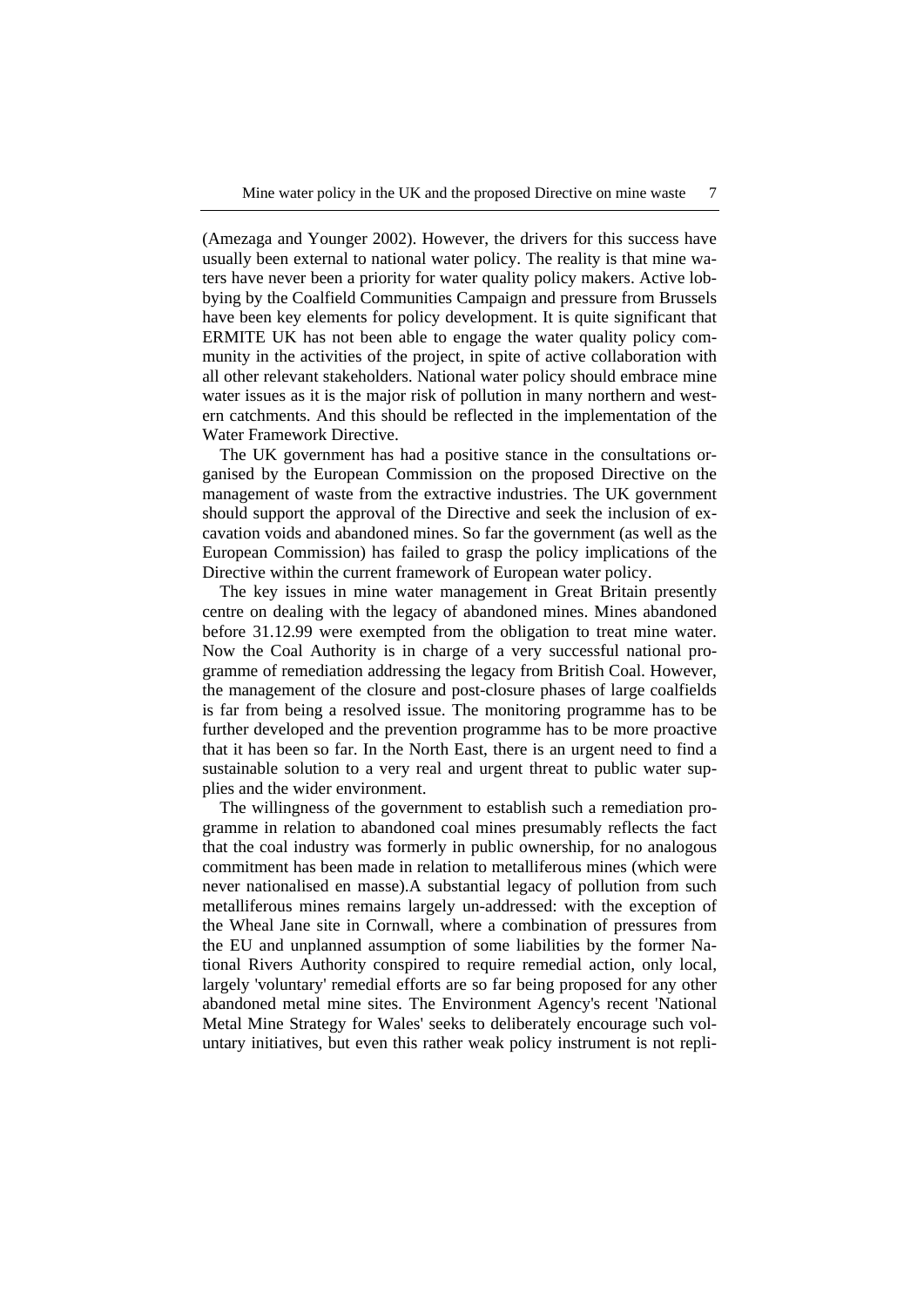cated in Scotland or England. Currently, there is no official framework to deal with these mines in the UK.

As mentioned above, there is a still of problem with the promotion of remediation initiatives through re-mining or redevelopment. There is a need for EA / SEPA to develop an "enabling" approach to regulation of voluntary remediation initiatives, rather than blind application of the last letter of the law. The formation of the new The Land Restoration Trust to address the regeneration of contaminated sites is a very positive step.

Much has been learned with the progress of the national mine water programme for abandoned coal mine. However, there is still a need for capacity building and further development of understanding. In particular, the environmental regulators, EA and SEPA, have very limited resources devoted to this topic; and they are sometimes unable to fulfil their strategic role. Even the Coal Authority is concerned about the increasing 'age profile' of its staff, and the increasing reliance on consultants. A large void in experience and knowledge will be created once staff starts to retire. More planning is needed to ensure an educated and experienced succession. The EA is currently trying to address this issue through the efforts of the national Air, Soil and Water science group, which has established a Fellow on Mining and Mine Wastes.

In the UK the industry works, generally, according to the highest standards. However, there is still scope to improve mine water management in the early phases of exploration; groundwater management is an unresolved problem; and there is a need for a clear strategy for coping with liquidation of mining companies prior to resolution of post-closure problems. Some sectors of the extractive industry need to improve substantially their management of fine-grained silts. Where silt is released en masse to receiving watercourses, it tends to clog stream-beds, cutting off light penetration to benthic algae and thus halting primary production. Vigilance must therefore be maintained at any mine waste operation which involves handling fine-grained materials, whatever their composition.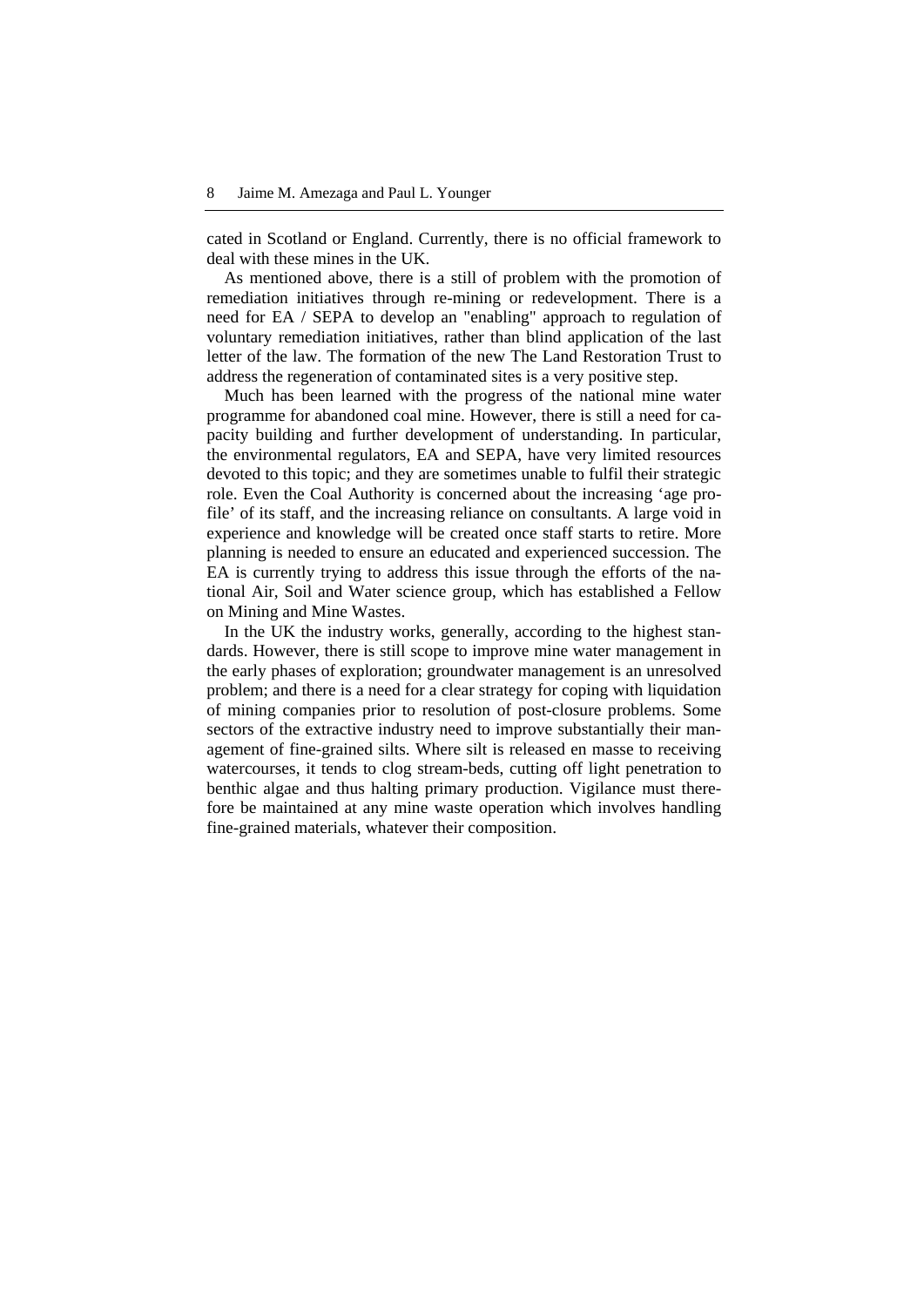# **6 Recommendations**

|  |  |  | Table 1. Recommendations for mine water management in the UK |  |  |
|--|--|--|--------------------------------------------------------------|--|--|
|  |  |  |                                                              |  |  |

| <b>Recommended Action</b>                                                                                                                | <b>Implementing entity</b> | <b>Priority</b> |  |  |
|------------------------------------------------------------------------------------------------------------------------------------------|----------------------------|-----------------|--|--|
| 1. Provide specific guidance for the<br>management of mine waters in the                                                                 | <b>DEFRA/EA</b>            | Very High       |  |  |
| implementation<br>Water<br>of<br>the<br>Framework Directive.                                                                             | Scottish Executive/SEPA    |                 |  |  |
| 2. Support the proposed Directive<br>on mine waste and seek to include<br>excavation voids and abandoned<br>mines                        | ODPM                       | Very High       |  |  |
| 3. Improve the existing framework<br>for the management of large closed<br>coalfields with particular attention<br>to groundwater issues | CA/EA/SEPA                 | Very High       |  |  |
| 4. Develop and fund a national<br>programme<br>for remediation<br>of                                                                     | sponsors: DEFRA/DTI        | Very High       |  |  |
| metal mines based on the example<br>of the existing coal mines pro-<br>gramme                                                            | actors:EA/CA               |                 |  |  |
| 5. Develop a national framework to<br>facilitate the voluntary remediation                                                               | <b>ODPM/DEFRA</b>          | High            |  |  |
| of abandoned sites                                                                                                                       | Scottish and Welsh Exec.   |                 |  |  |
| 6. Increase research and capacity<br>building in the EA, SEPA and the<br>CA to fulfil their regulatory roles                             | EA/SEPA/CA                 | High            |  |  |
| 7. Improve the performance of in-<br>(preventive<br>dustry<br>measures,<br>groundwater and silts)                                        | Industry/EA/SEPA           | Medium          |  |  |